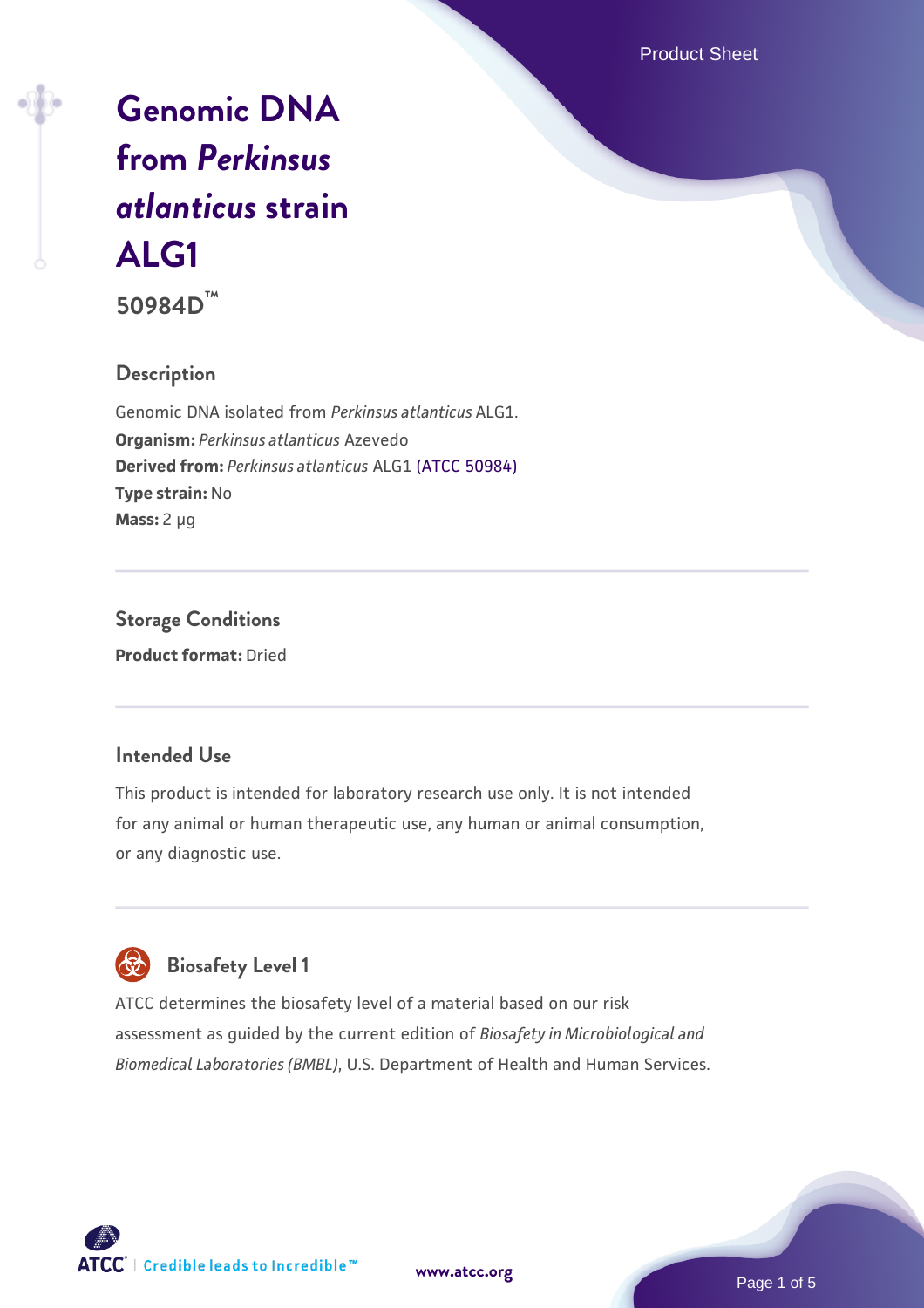It is your responsibility to understand the hazards associated with the material per your organization's policies and procedures as well as any other applicable regulations as enforced by your local or national agencies.

## **Certificate of Analysis**

For batch-specific test results, refer to the applicable certificate of analysis that can be found at www.atcc.org.

## **Handling Procedures**

1. Rehydrate contents of vial with 1X TE or molecular grade H<sub>2</sub>O.

2. Place vial at 55°C for 30 minutes to 1 hour or at 22°C overnight.

## **Quality Control Specifications**

**Purity (A260/A280):** 1.6 to 2.0

**Integrity:** Integrity of DNA was determined by electrophoresis on a 1% agarose gel stained with SYBR Safe™, and was found to be of high molecular weight.

**Functional tests:** Functional activity was confirmed by PCR amplification of the 18S ribosomal RNA gene.

#### **Notes**

Genomic DNA isolated from protists is appropriate for PCR\* and other molecular biology applications.

\*The polymerase chain reaction (PCR) process is covered by patents owned by Hoffmann-LaRoche Inc. Use of the PCR process requires a license.



**[www.atcc.org](http://www.atcc.org)**

Page 2 of 5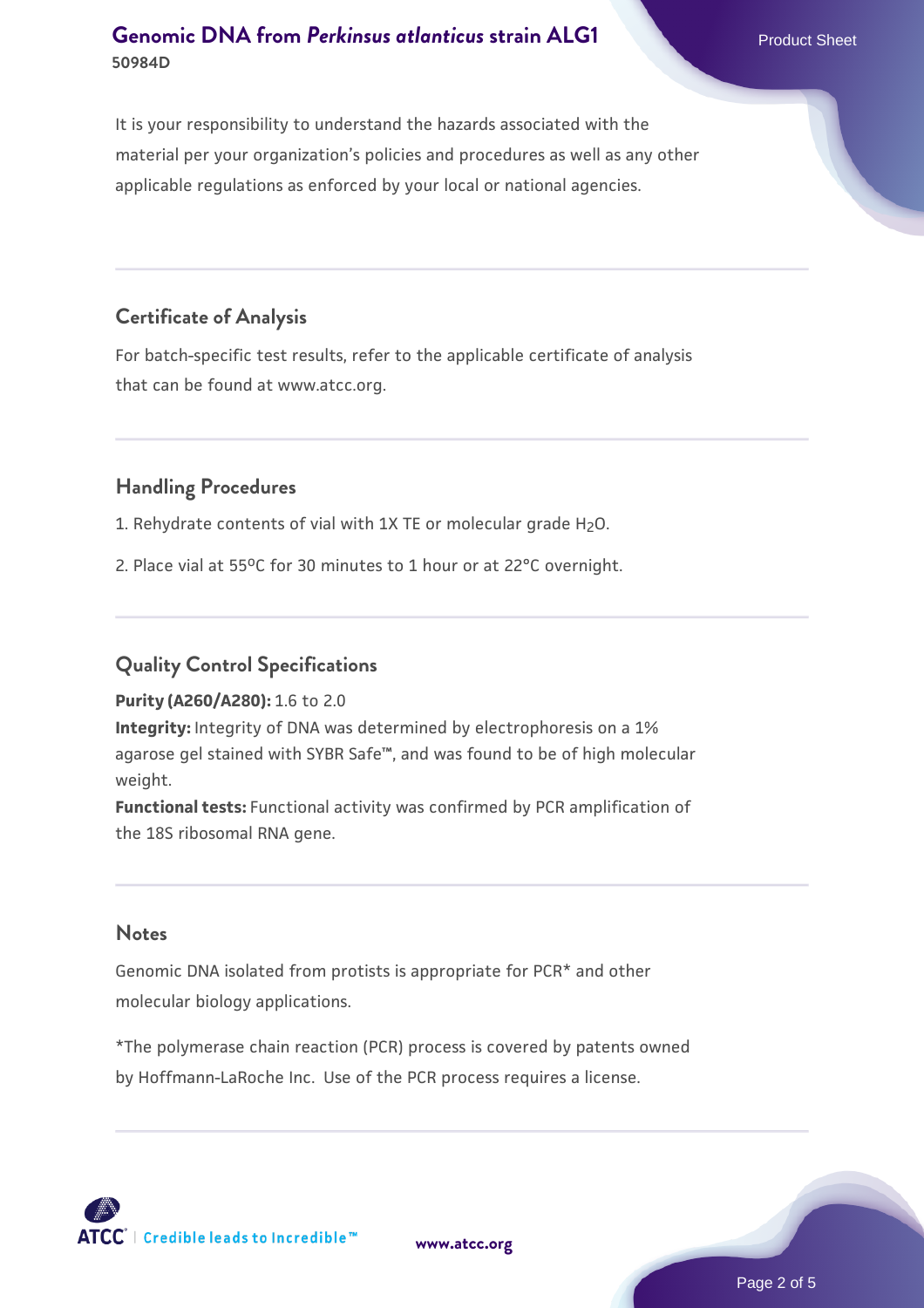If use of this material results in a scientific publication, please cite the material in the following manner: Genomic DNA from *Perkinsus atlanticus* strain ALG1 (ATCC 50984D)

## **References**

References and other information relating to this material are available at www.atcc.org.

## **Warranty**

The product is provided 'AS IS' and the viability of ATCC® products is warranted for 30 days from the date of shipment, provided that the customer has stored and handled the product according to the information included on the product information sheet, website, and Certificate of Analysis. For living cultures, ATCC lists the media formulation and reagents that have been found to be effective for the product. While other unspecified media and reagents may also produce satisfactory results, a change in the ATCC and/or depositor-recommended protocols may affect the recovery, growth, and/or function of the product. If an alternative medium formulation or reagent is used, the ATCC warranty for viability is no longer valid. Except as expressly set forth herein, no other warranties of any kind are provided, express or implied, including, but not limited to, any implied warranties of merchantability, fitness for a particular purpose, manufacture according to cGMP standards, typicality, safety, accuracy, and/or noninfringement.

## **Disclaimers**



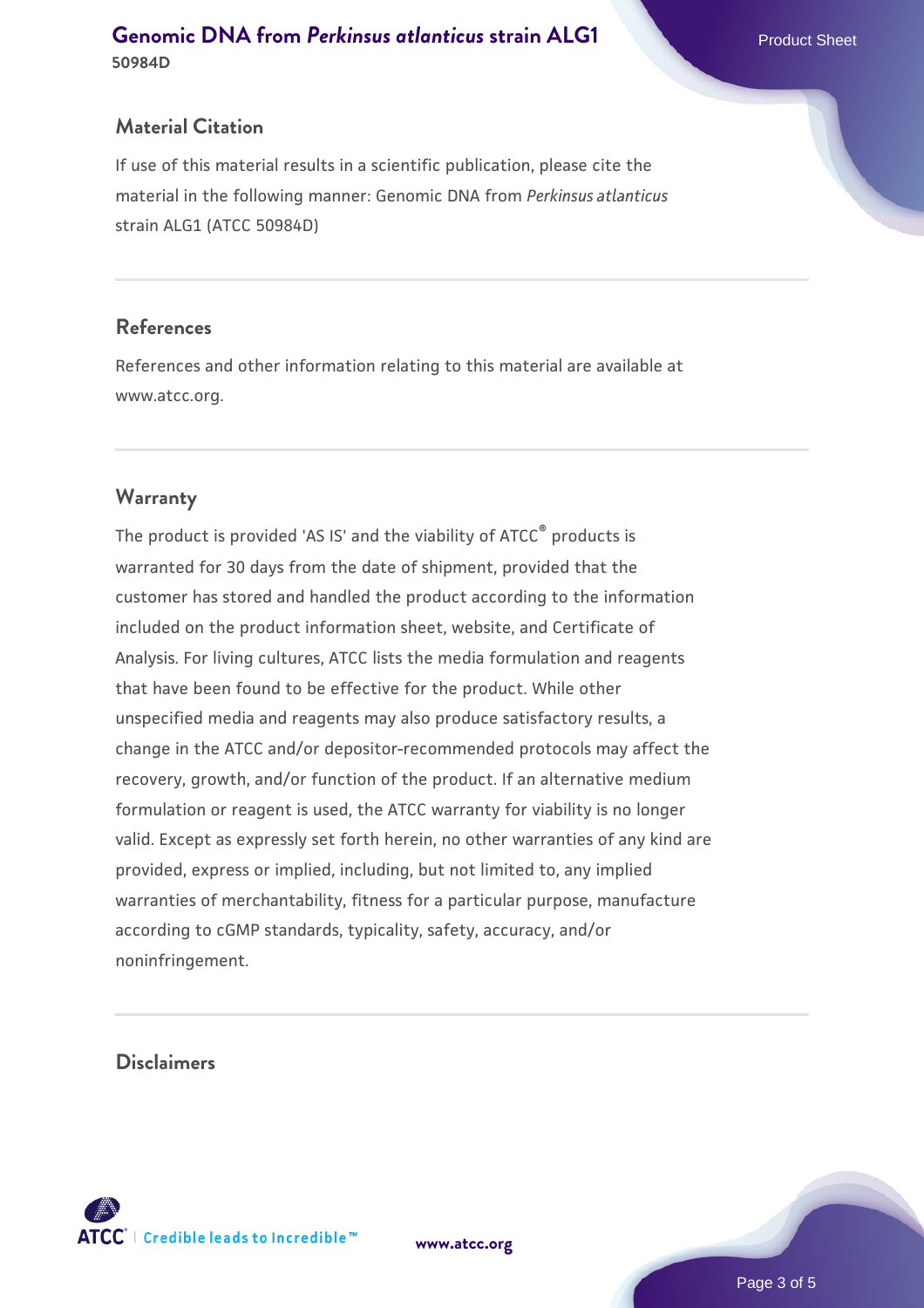This product is intended for laboratory research use only. It is not intended for any animal or human therapeutic use, any human or animal consumption, or any diagnostic use. Any proposed commercial use is prohibited without a license from ATCC.

While ATCC uses reasonable efforts to include accurate and up-to-date information on this product sheet, ATCC makes no warranties or representations as to its accuracy. Citations from scientific literature and patents are provided for informational purposes only. ATCC does not warrant that such information has been confirmed to be accurate or complete and the customer bears the sole responsibility of confirming the accuracy and completeness of any such information.

This product is sent on the condition that the customer is responsible for and assumes all risk and responsibility in connection with the receipt, handling, storage, disposal, and use of the ATCC product including without limitation taking all appropriate safety and handling precautions to minimize health or environmental risk. As a condition of receiving the material, the customer agrees that any activity undertaken with the ATCC product and any progeny or modifications will be conducted in compliance with all applicable laws, regulations, and guidelines. This product is provided 'AS IS' with no representations or warranties whatsoever except as expressly set forth herein and in no event shall ATCC, its parents, subsidiaries, directors, officers, agents, employees, assigns, successors, and affiliates be liable for indirect, special, incidental, or consequential damages of any kind in connection with or arising out of the customer's use of the product. While reasonable effort is made to ensure authenticity and reliability of materials on deposit, ATCC is not liable for damages arising from the misidentification or misrepresentation of such materials.

Please see the material transfer agreement (MTA) for further details regarding the use of this product. The MTA is available at www.atcc.org.

## **Copyright and Trademark Information**

© ATCC 2021. All rights reserved.



**[www.atcc.org](http://www.atcc.org)**